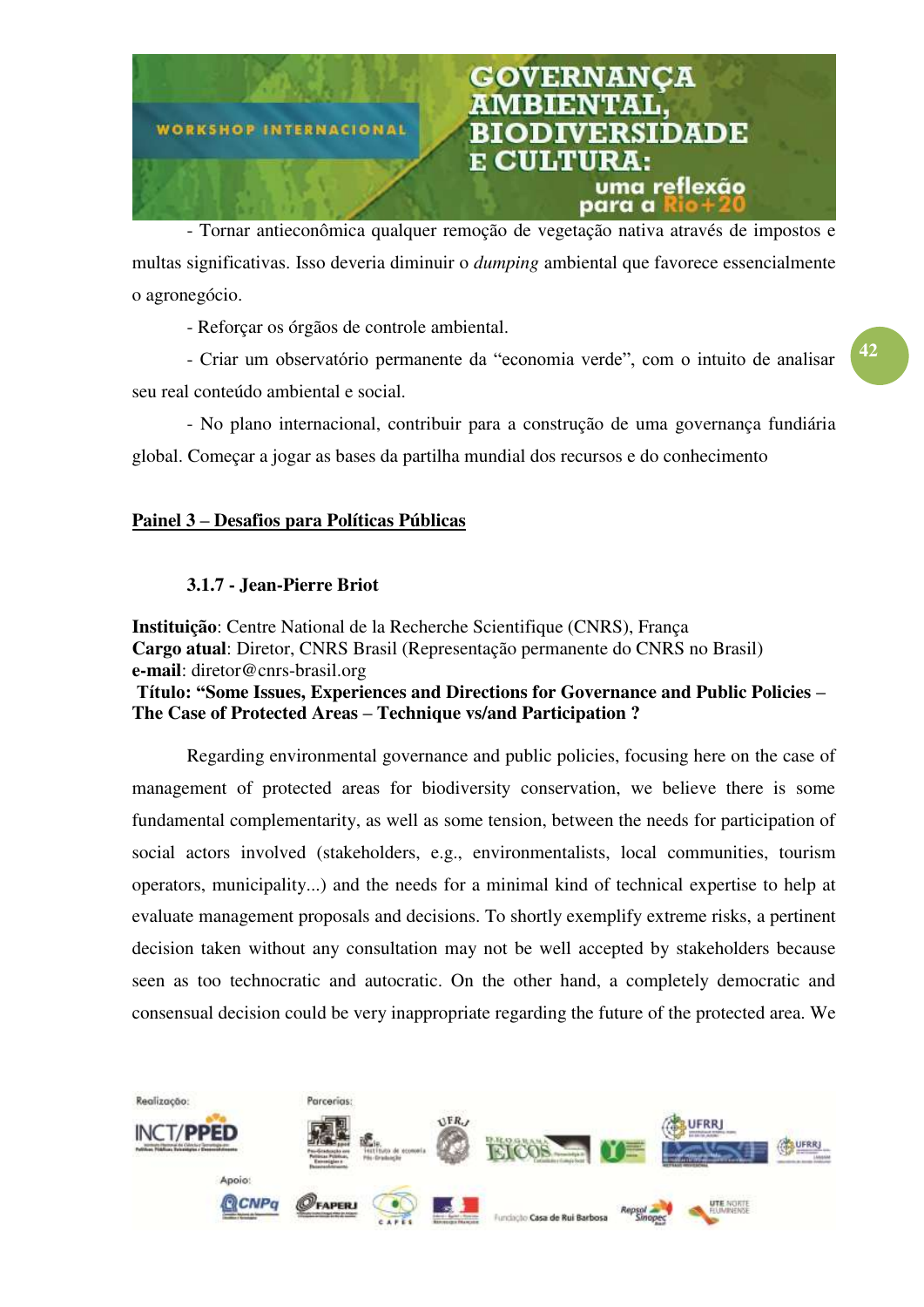

ground our discussion on some experience of an interdisciplinar research project about the use of computer-based support for participatory management of protected areas for biodiversity conservation and social inclusion. This project explores the use of computer-supported participation for stakeholders as well as providing them with technical tools to self-evaluate the positioning and the viability of their proposals.

Initial steps for public policies were mostly technocratic. In the context we consider here (management of protected areas), the manager of the park is the technocrat decision maker (who may have an initial training in biology or/and in social sciences), and bases his decision on the evaluation of the situation, his technical expertise and experience. In 2000, the Brazilian legislation introduced the concept of management council associated to a protected area, whose members are representatives of the different stakeholders involved (see examples above), in order to introduce participation of the social actors involved (SNUC, 2000). Note that in the case of some types of protected areas, namely national parks, this council is only of consultative nature. The existence of such a council indeed is expected to improve social participation, awareness, legitimacy, the inclusion of stakeholders concerns and viewpoints, and hopefully to help at identifying and constructing potential strategies based on local knowledge and experiences (Irving, 2006).

That said, the technical tools for evaluation and decision making are still mostly in the hands of the park manager. The potential limits of participation is therefore that the discussion between members of the management council may reach some limits because of the difficulty to objectify and compare (commensurate) the pros and cons of their respective perspectives and proposals. This may lead to blockage and frustration. On a more epistemological and political perspective, we believe that pure participation with no means for some minimal grounded technical (objective) expertise raises the issue of the incommensurability of proposals (in other words, relativism), thus leaving unclear on what ground a decision could be finally taken (in extreme cases, force…).

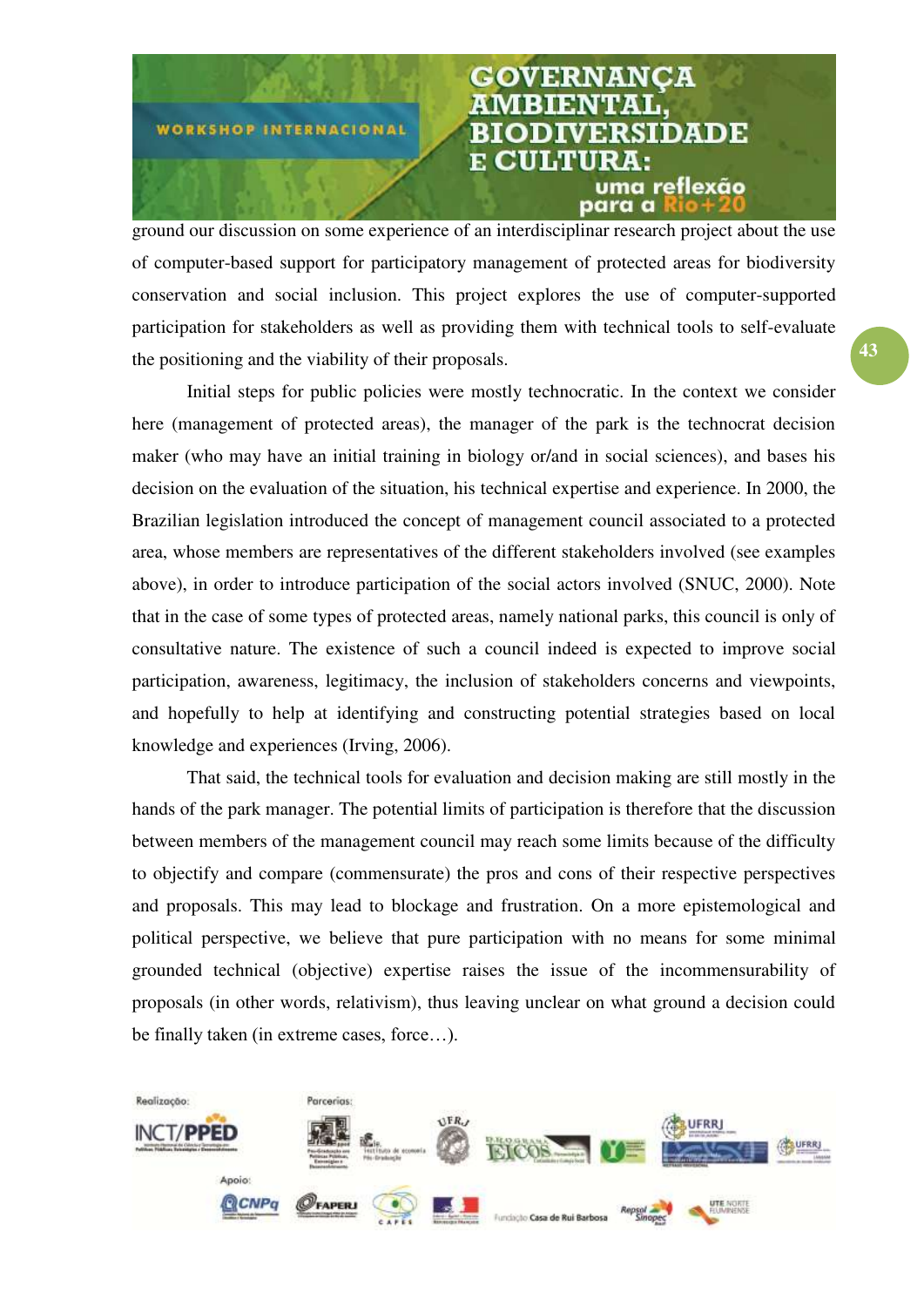

What we propose therefore is to provide the stakeholders/participation with some access to technical tools to self-evaluate their viewpoints and proposals. Obviously, it is a very ambitious wish and it touches upon some fundamental educational issues. But we believe that with computer-supported recent advances, there are some ways towards empowering stakeholders with more technical expertise, and not let stay this technical expertise only in the hands of the decision makers.

Our experience and prospect is based on a research project named SimParc (which stands in French for "Simulation Participative de Parcs") (Briot et al., 2011). Its objective is to help various stakeholders to collectively understand conflict dynamics for natural resources management and to exercise negotiation management strategies for protected areas. The computer-supported serious game SimParc prototype combines techniques such as: distributed role-playing games, support for negotiation between players, artificial intelligence and decision-theory-based decision agents, assistant agents, and viability expert agents. The role-playing game is based on a negotiation process that takes place within the park council, about the "zoning" of the park, i.e., the decision about a desired level of conservation for every sub-area of the park. Each player embodies the role of a member of the park management council (e.g., environmentalist, representative of local community, etc.) with its respective postures and objectives. He will try to influence the decisions about the type of conservation for each landscape unit. It is clear that conflicts of interest will quickly emerge, leading to various strategies of negotiation (e.g., coalition formation, trading mutual support for respective objectives, etc.) between players. A special role in the game is the park manager, as he is an arbiter and final decision maker. It is important to highlight that the SimParc game, as its present stage, is only used as an exploratory tool and training method, and not (or at least not yet) for decision support of an actual park management council.

Current SimParc prototype has been tested through different game sessions with domain expert players (Briot et al., 2011). The use of advanced interface and communication

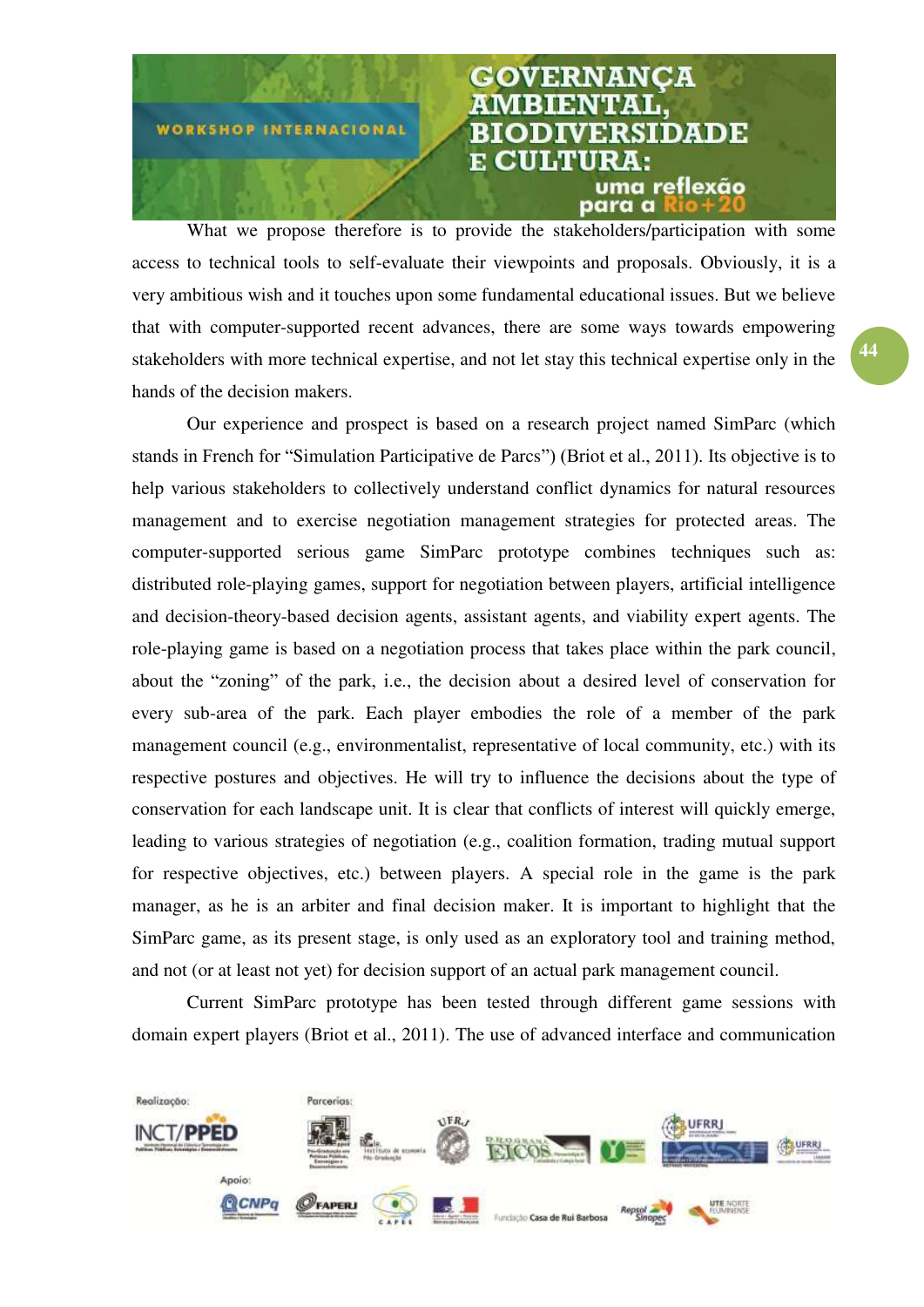

techniques already showed their potential for facilitating discussion and negotiation. We also experimented with a prototype artificial decision maker (taking the role of the park manager) as a way to set up various configurations (e.g., park manager more or less open to participation and to social concerns) and to provoke awareness between players (Sordoni et al., 2010). Also assistant agents have been designed to assist players through the game, for instance about the compatibility or incompatibility of their proposals with proposals of other players.

We are now experimenting with more technical assistance of two kinds. One kind is based on (shallow) decision theory in order to provide players with information about their relative and global positioning within the collective decision process (e.g., relations of dominance and equity properties).

An even more ambitious kind is based on viability theory (Aubin, 1992), a mathematical formalism which allows to identify the policies that can retain or restore desirable properties of a dynamical system (biological, economical…). Our very first prototype of a viability expert agent aims at helping each player to define what he considers to be the desirable properties (constraints) of the park (to be viable), e.g., considering the survival of an endangered species, or the sustainability of an economical model of park visitation. The underlying hypothesis is that negotiation between stakeholders could more easily focus on the constraints rather than on direct management decisions. The objective is therefore to provide players with some technical evaluation of the impact of the constraints they define as well as the way they could enforce them. Technically speaking, the viability expert agent can compute the viability kernel (domain of viability) corresponding to the constraints defined by the player and also propose actions which allow to stay within this viability kernel. Therefore the viability expert agent can help the player at evaluating the feasibility of the constraints and objectives that he himself defines and wants to negotiate. Although still within an initial stage, a first prototype of the viability expert agent has already

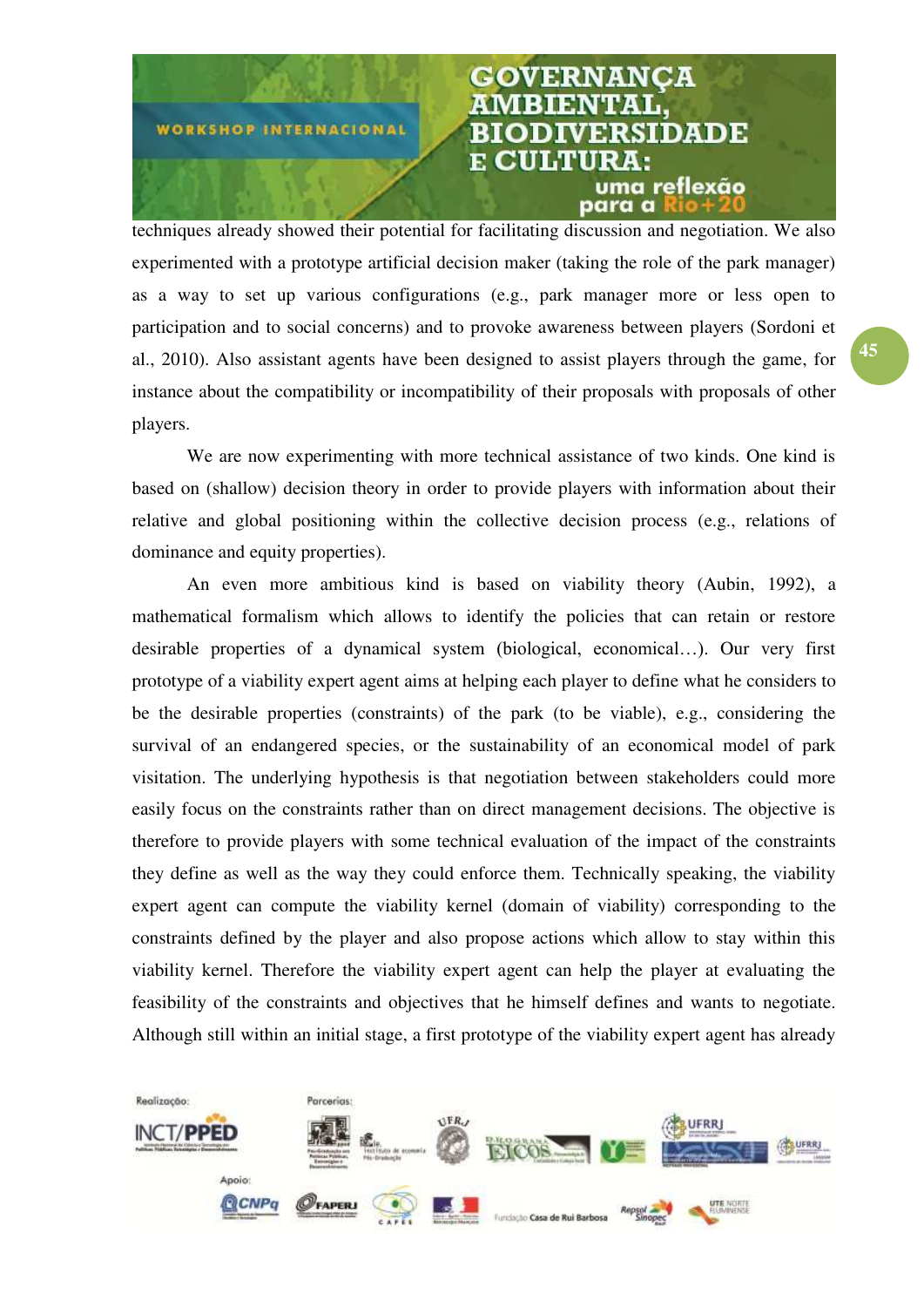

been implemented tested on a first test case of a socio-ecological-tourism model for a park (Wei et al., 2012). Examples of constraints that were defined, evaluated and negotiated between players were about the preservation of environment and about limitations of tourism visitation. Although very preliminary, we believe that these very first experiments show some direction to explore.

Concluding this short presentation, we hope that such kinds of experiments may contribute to explore how combining participatory approaches for management of protected areas with the use of some technical and shareable expertise, within the participatory process itself.

### Referências bibliográficas

Aubin, J.-P. (1992). Viability theory. Modern Birkhäuser Classics. ISBN: 978-0-8176-4909-8.

- Briot, J.-P., Irving, M. A., Melo, G., Vasconcelos, J. E., Alvarez, I., Martin, S., Wei, W. (2011). A serious game and artificial agents to support intercultural participatory management of protected areas for biodiversity conservation and social inclusion. 2nd *International Conference on Culture and Computing (Culture and Computing'2011)*, Kyoto, Japan, October 2011. ISBN: 978-1-4577-1593-8.
- Irving, M. A. (2006). Áreas Protegidas e Inclusão Social: Construindo Novos Significados. Rio de Janeiro: Aquarius.
- Irving, M. A., Oliveira, E. (2012). Sustentabilidade e transformação social. Rio de Janeiro: Senac Nacional. ISBN: 978-85-7458-312-9.
- SNUC. (2000). Lei No 9.985, que institui o Sistema Nacional de Unidades de Conservação da Natureza (SNUC) e dá outras providências, Presidência da República, Brazil, 18/07/2000.
- Sordoni, A., Briot, J.-P., Alvarez, I., Vasconcelos, J. E., Irving, M. A., Melo, G. (2010). Design of a participatory decision making agent architecture based on argumentation and